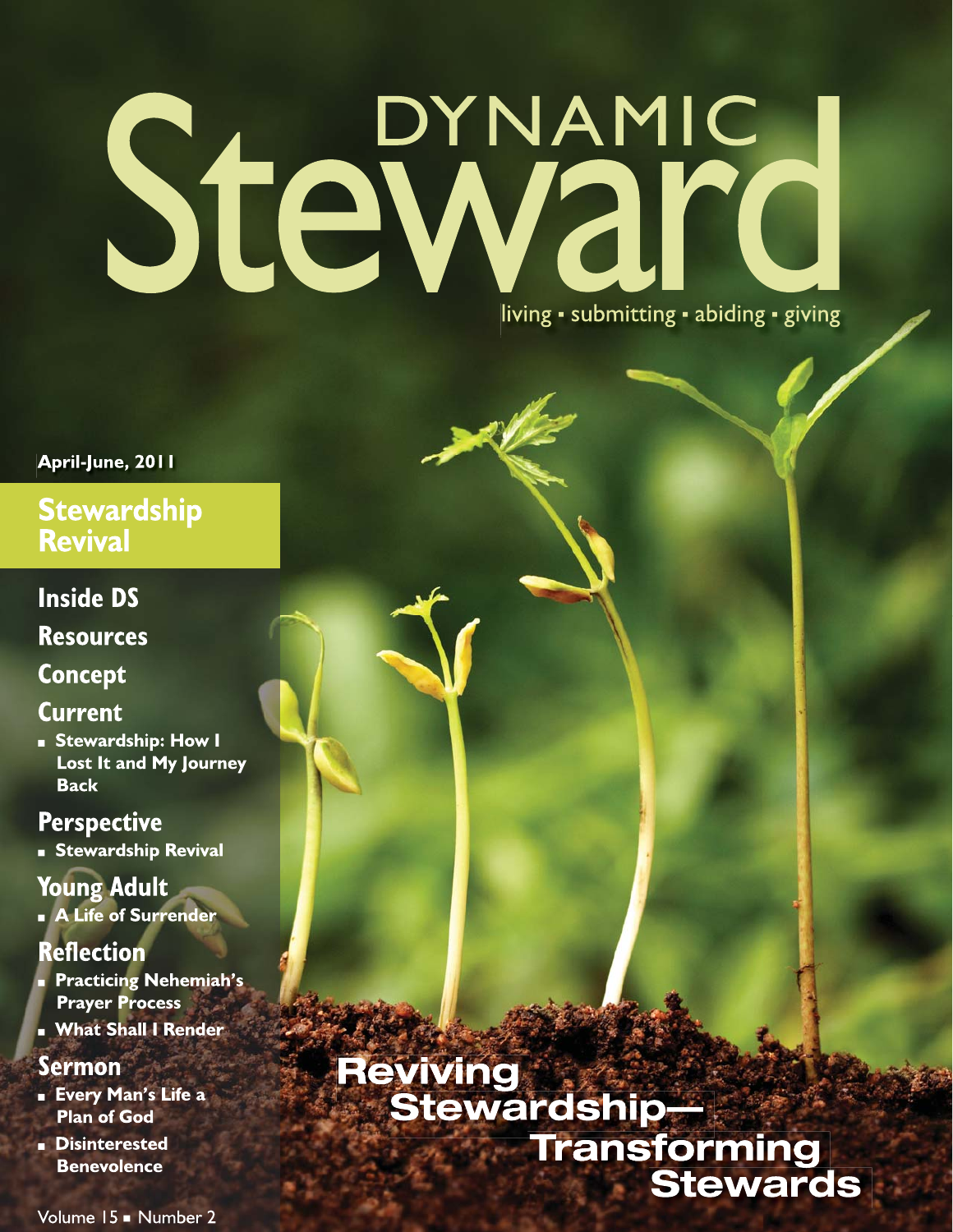

**Exploring partnership with God** 

**Dynamic Steward grants permission for any article (not a reprint) to be printed, for use in a local church setting such as small group, Sabbath school, or classroom.** 

**The following credit must be given: Used by permission of Dynamic Steward. Copyright © 2011.** 

**Specific permission must be obtained for any other use.** 

**Ministries Department of the General Conference of Seventh-**

**12501 Old Columbia Pike Silver Spring, MD 20904 USA voice: 301-680-6157 fax: 301-680-6155 e-mail: gcstewardship@ gc.adventist.org editor: EvansL@gc.adventist.org url: www.Adventist**

 **Stewardship.com**

**EDITOR: Larry R. Evans**

#### **ASSISTANT EDITOR: Mary Taylor**

**EDITORIAL ASSISTANT: Johnetta B. Flomo**

**CONTRIBUTING EDITORS: William Bagambe Paolo Benini Micah Choga Kwon JohngHaeng Marapaka Joseph Raafat Kamal Pavel Liberansky Wendell Mandolang John Mathews Mario Niño Miguel Pinheiro Erika Puni**

Revival and Christian stewardship have many things<br>in common but one similarity stands out and that is<br>God's grace! Allow me to explain. I was seventeen in common but one similarity stands out and that is God's grace! Allow me to explain. I was seventeen when I was baptized. Little did I realize just how much my commitment to Christ would change my life and how I viewed the world around me. One thing I knew, God was leading me into areas that had never been of interest before. One theme dominated all others. I was overwhelmed with God's goodness. The prism through which I was seeing the good times and the bad was radically changing. Christ now became my focus. Little did I know the far reaching impact of this personal revival.



My focus now was getting to know Him better. Bible reading and the little book, *Steps to Christ*, made indelible impressions on choices I was making. These were the textbooks used by my pastor to prepare me for baptism. One Bible verse became the hallmark of my new experience, *"God demonstrates his own love for us in this: While we were still sinners, Christ died for us" (*Rom. 5:8). Over and over this verse came to mind and repeatedly I was humbled. Death to old ways and anticipation of new ones seemed to come naturally. This new walk wasn't always easy nor appreciated by others. In retrospect, those early steps were not as balanced as I wish they would have been. I am thankful for family members who tried to see this conversion experience in the most positive light. It seemed everything was changing all at once—from the girls I dated, to the food I ate, to my grades in school. I doubt I had ever heard the word "steward" but I felt keenly responsible for everything I did. Change happened and no one was forcing anything on me. Revival and stewardship, it seems, are natural companions. **SECURE ANTIFORM CONTROLL CONTROLL CONTROLL CONTROLL CONTROLL CONTROLL CONTROLL CONTROLL CONTROLL CONTROLL CONTROLL CONTROLL CONTROLL CONTROLL CONTROLL CONTROLL CONTROLL CONTROLL CONTROLL CONTROLL CONTROLL CONTROLL CONTRO** 

During one of the most gut-wrenching historical periods of God's people, the experience of the prophet Jeremiah pierced the dark shadows of the time with these words:

*"Yet this I call to mind and therefore I have hope: Because of the LORD's great love we are not consumed, for his compassions never fail. They are new every morning; great is your faithfulness. I say to myself, "The LORD is my portion; therefore I will wait for him." The LORD is good to those whose hope is in him, to the one who seeks him; it is good to wait quietly for the salvation of the LORD"* Lam 3:21-26 (NIV).

How we see life and the challenges we face in this age of uncertainties has everything to do with the prism through which we see life. We are a people of hope because we have a God who cares deeply. We have not been abandoned.

It is from this basis that I view the ministry of God's stewards. Long before the principle of tithing was introduced, God entrusted to those created in His image the role of being stewards—stewards of His caring grace and the life He had given to them. Today, our lives can become an expression of thankfulness to Him. Our finances are a visible expression of how we relate to the gift of life. Finances and life cannot be separated. Yet, we must be careful. Biblical mandates given without the context of a gracious Giving-Savior can become arbitrary and a weariness to the soul. The glass through which we see "stewardship" is vital. Even in the worst of times we can join in the chorus with Jeremiah and exclaim: *"Great is your faithfulness."*

Blessings,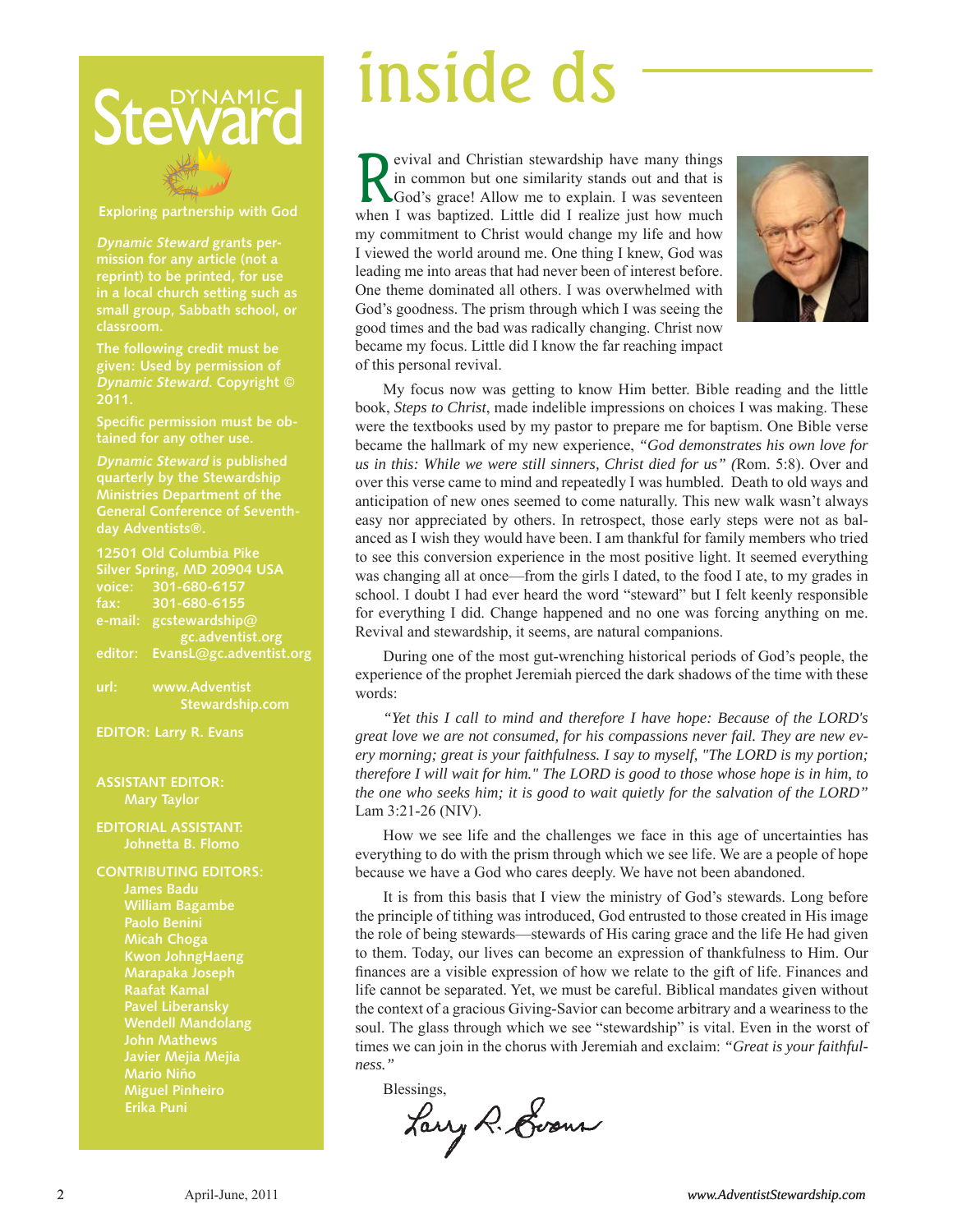### resources

#### **Revive Us Again by Mark Finley Pacific Press Publishing Association Nampa, Idaho 2010 US \$7.99**

There is nothing the church needs more than a genuine spiritual revival. There is nothing more important for church administrators, pastors and church members than seeking this revival together. There is no greater priority. In *Revive Us Again*, Pastor Mark Finley invites you to prayerfully open your heart and mind. Revival always begins with one man, one woman, one boy or one girl on their knees seeking God. You can be that one person who is used of God to bring the outpouring of the Holy Spirit on your home, your church, and your world. As you read these pages may the prayer of your heart be, "Lord, Revive Us Again." To order go to *www.adventistbookcenter.com.*





**Nehemiah: Becoming a Disciplined Leader by Gene A. Getz B&H Publishing Group Nashville, Tennessee 2005 US \$12.99**

Meet one of the greatest leaders of all time. His name is Nehemiah. Author Gene Getz brings him to life in this Old Testament study. Whether you are a leader in your home, your church, or in your business, Nehemiah will teach you leadership principles that will work in every situation. If you face discouragement, in yourself and others, he'll teach you how to face it and emerge victorious. If morale has dropped out of sight, he'll teach you how to get people out of the cellar and out where they can once again see the "sunshine." If you struggle with conflict among your people, he'll teach you how to resolve it God's way. You name it, Nehemiah faced it! But every time―with the "help of his God''―he succeeded, even against impossible odds. One of the greatest things Nehemiah will teach you is how to pray. This book will help you "plan your work" and "work your plan!" To order go to *www.bhpublishinggroup. com*.

#### **Haggai and Friends: Sixty-six Perspectives on Stewardship by Patrick G. McLaughlin The Timothy Group Grand Rapids, Michigan 2010 US \$15.00**

Every decision you make is one of stewardship. God wants us to grow and become wise and generous managers of all He has entrusted to us. Did you know that all 66 books of the Bible contain a stewardship principle, but none of them have as much clarity about God's perspective on this issue than Haggai? This major life lesson from a minor prophet and his friends has a very critical message for all segments of our society and culture. If stewardship is everything we do after we say we believe, then *Haggai & Friends* will challenge you toward Obedient Ownership. Discover who owns you as you carefully ponder Haggai's message and those of his biblical compatriots. To order go to *www.timothygroup.com.* Mention the *Dynamic Steward* and get this book for \$10 plus shipping and handling.

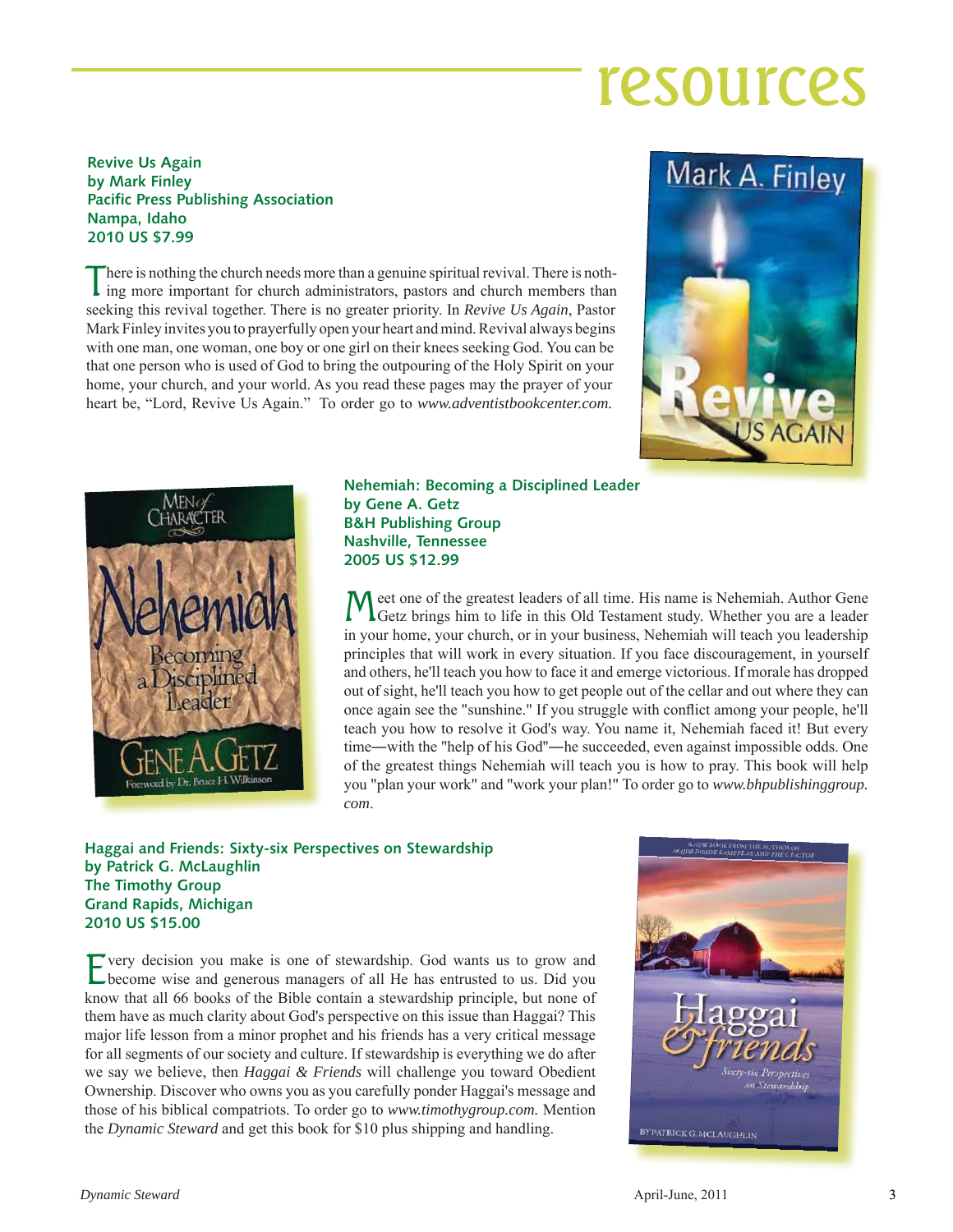# concept

### Reviving Stewardship: Transforming Stewards

*Erika F. Puni***,** *Director General Conference Stewardship*



The call for "revive"<br>General Conference to renew itself sport its life and mission. he call for "revival and reformation" by Pastor Ted Wilson, president of the General Conference of Seventh-day Adventists, is an invitation for the church to renew itself spiritually and to refocus on what is most important in terms

This call to revival assumes that something is already at work, and this something is the working of the Spirit of God in the world and in the lives of people. It also recognizes that the church is continually bombarded by the devil in his attempts to take God's people away from Him. In this context, it is very normal and possible for people to lose their focus on Jesus—the author and finisher of our faith (Heb 12:1-2).

#### **REVIVING STEWARDSHIP**

The call for revival is necessary and needed. At this time God's church is called to look at Jesus anew, and to reach out to Him for His power both to live and do His will. Stewardship, as a ministry of the church, takes this challenge seriously.

In this article we will look at these two aspects of "revival" and "reformation" within the framework of Stewardship Ministries. We will illustrate how stewardship is a ministry "tool" and a partner in this call and invitation for the Seventh-day Adventist Church to be revived and transformed.

#### **Stewardship a spiritual experience**

Many Christians and Seventh-day Adventists think of stewardship as a matter of finances only; meaning, the returning of tithe and the giving offerings. While finances may be part of stewardship by themselves, finances do not reflect the whole picture of stewardship as expressed in the Bible. Stewardship first and foremost is an acknowledgement of who God is—Creator, Owner, Sustainer, Lord, and Savior.

Biblical stewardship is a spiritual experience where one **accepts and** submits to the rule of God in Jesus Christ (Matt 6:33). This spiritual experience and relationship with God is primary and the living out of His rule in one's life is what stewardship is all about. It is a way of life where Jesus is the focus of everything we do: our worship, relationships, possessions, finances, and human expressions.

#### **Stewardship a spiritual discipline**

Stewardship is a personal choice to let Jesus take control of our lives. In this sense it is a spiritual discipline. It calls for our full cooperation and partnership with the Spirit of God working within us.

For example, the setting aside of a special time for personal Bible study and prayer is stewardship. The intentional planning of family worship and devotion is stewardship. The scheduling of regular time for physical exercise is stewardship. The systematic returning of tithe and the giving of freewill offerings is stewardship. Personal decisions and choices are part and parcels of stewardship—it is a spiritual response and discipline of the Christian life.

#### **TRANSFORMING STEWARDS**

The goal of Christian stewardship is a valuable transformation at the deepest level of our being where Christ is constantly working within us. This work of changing us from the inside out by the Holy Spirit is a must because we cannot do this on our own (John 15:4-5). In fact, it is impossible because of our sinful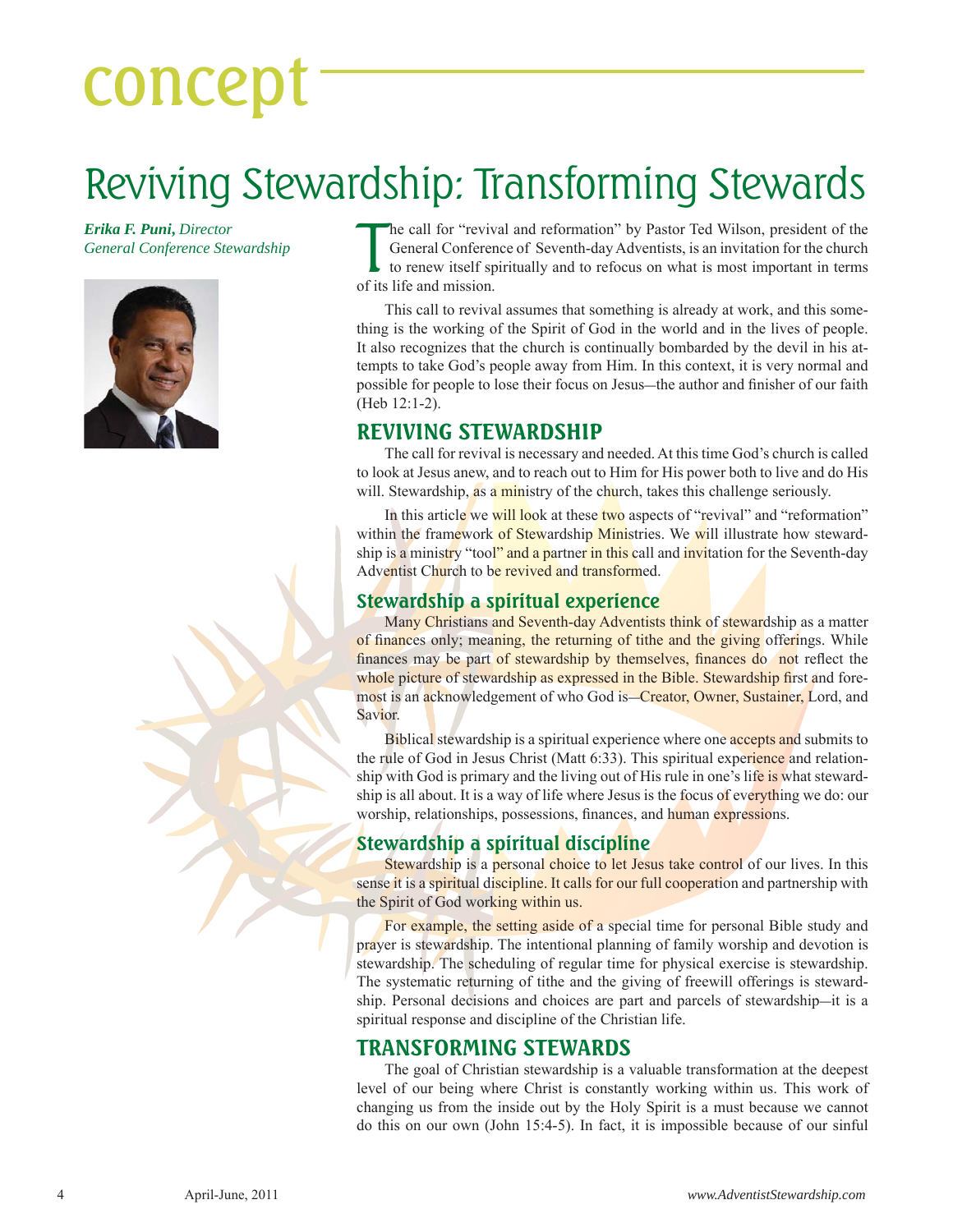## concept

nature. Our only hope in producing that which is pure and right is through Him working in us and for us (Gal 2:20). Let me illustrate. It is not our normal self to be kind and forgiving of each other but rather it is Christ manifesting His life in us. The work of God in us is also shown in relational activities such as our faithful Sabbath attendance and when sharing our faith in Christ. More importantly, these behavioral changes happen naturally because they are produced and motivated by the Spirit of God.

#### **Transformation and financial stewardship**

If transformation is the work of God, and I believe it is, then how can this behavioral change taking place in my mind and value system impact my faithfulness in returning the Lord's tithe and the giving of freewill offerings?

First, faithfulness becomes a way of life. Very often we do it even without thinking about it.

Second, faithfulness flows out of us naturally without coercion or manipulation. It is not dependent or motivated by external promotions or rewards.

Third, our giving becomes regular, and it includes giving in all other areas of the Christian life: time, spiritual gifts, family, possessions, etc.

Fourth, giving becomes a joy. It is no longer an obligation of church membership but an extension and expression of a loving relationship.

Stewardship Ministries is committed to spiritual renewal in the church through its ongoing educational and training activities around the world, while at the same time focusing on Jesus and His Spirit as the transforming power to bring about lasting changes in the life of God's people everywhere.

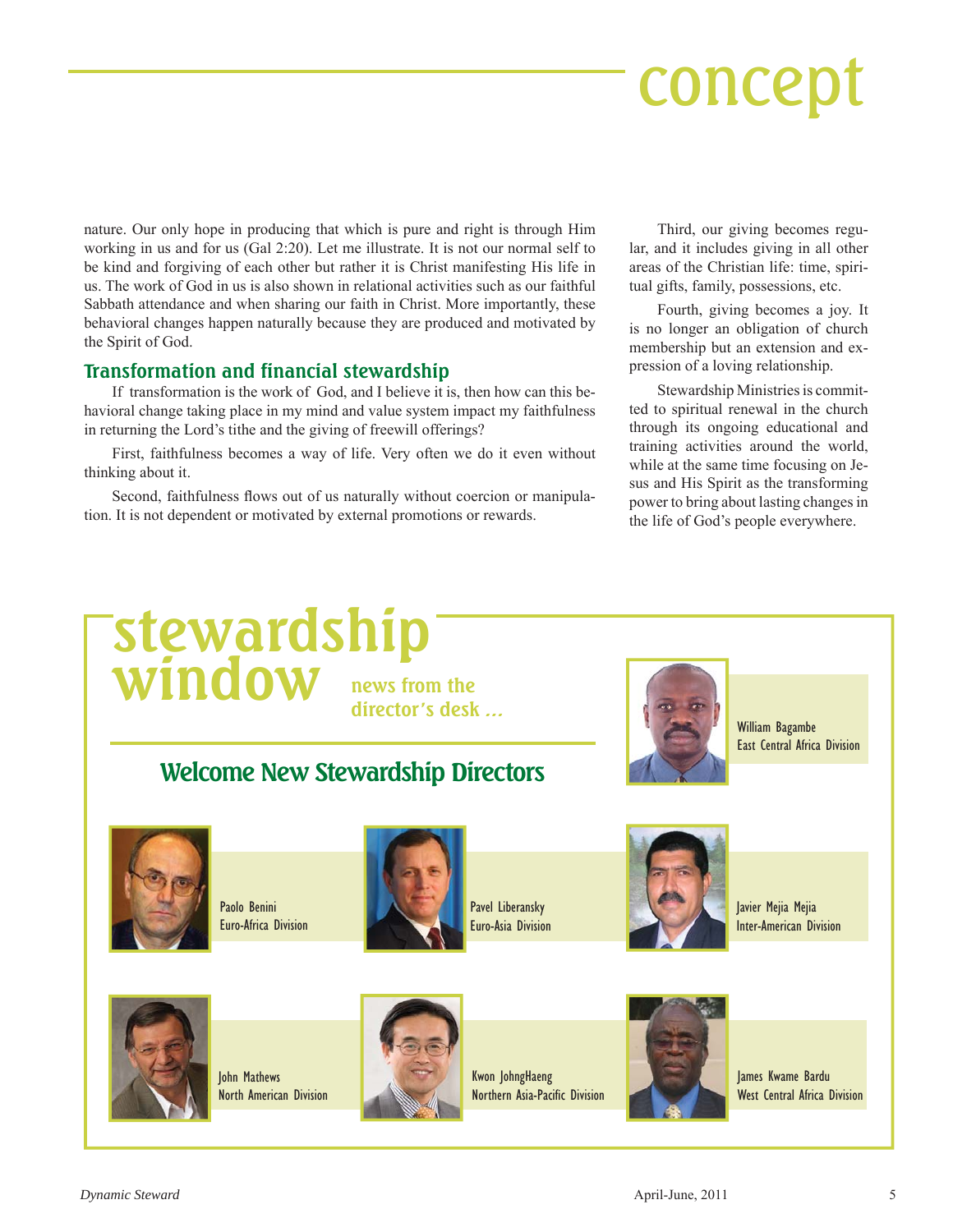## current

### Stewardship: How I Lost It and My Journey Back

*Patrick G. McLaughlin President/Founder The Timothy Group Grand Rapids, Michigan*



*Pat McLaughlin is the president and founder of The Timothy Group and serves clients around the world. His time-tested, biblical methods have helped clients achieve their funding goals. He specializes in major donor programs, board training, mentoring CEOs and chief development offi cers, strategic planning, and capital and annual campaigns, as well as marketing and image campaigns. The parents of two grown sons, Pat and his wife, Jane, live near Grand Rapids, Michigan. They are active members of Kentwood Community Church.*

In my new book, *Haggai and*<br>*Friends: Sixty-six Perspectives on*<br>*Stewardship*, I redefined the pracn my new book, *Haggai and Friends: Sixty-six Perspectives on*  tice of biblical stewardship as "Obedient Ownership." If stewardship is everything we do after we say we believe (becoming a Christian), this journey here on earth as a steward is very important. It is easier to be a disobedient owner, than an obedient one. It is so easy to lose our way on this stewardship journey. Yes, God is concerned about how we manage our time, our talent, our treasure, our vocational call, our mission and our ministry, our children, our homes, our automobiles, all that the Ultimate Owner (God the Father) has entrusted us to manage here on earth.

#### **Losing Our Way**

Just like the children of Israel, many of us have lost our way and our perspective of God's expectations and commands and have become "disobedient owners." We have lost our true love of God and His Son the Lord Jesus. The deity being worshipped today by many in our churches is the god of materialism and possessions. This worldwide economic meltdown seems to have originated from our personal greed. Let's face it we want more! Many believers have sold out to the world's system and have their self worth and their net worth confused.

In 522 BC, a group of Jewish exiles were set free from Babylon, to go back home to Jerusalem and rebuild the temple. They started rebuilding, and then quit. They lost their way on their "obedient ownership" journey and had stopped building for 14 years. God used a prophet named Haggai to get their attention and encouraged them to get back on track, back on the path:

Then the word of the LORD came through the prophet Haggai: "Is it a time for you yourselves to be living in your paneled houses, while this house remains a ruin?" Now this is what the LORD Almighty says: "Give careful thought to your ways. You have planted much, but harvested little. You eat, but never have enough. You drink, but never have your fill. You put on clothes, but are not warm. You earn wages, only to put them in a purse with holes in it." This is what the LORD Almighty says: "Give careful thought to your ways. Go up into the mountains and bring down timber and build my house, so that I may take pleasure in it and be honored," says the LORD (Haggai 1:3-8 NIV).

Go ahead, ask yourself, is God the owner of all things (the Ultimate Owner), attempting to get our attention because we have lost our way on this lifelong "obedient ownership" journey? Are we seeking to manage all that we have according to the will of the Ultimate Owner?

#### **Lost**

Becoming an obedient owner and managing our lives according to God's will is not an easy task. It takes obedience and discipline. It takes saying "no" to the wrong choices and "yes" to the right choices. I need to be a steward/an obedient owner because I am constantly being seduced by covetousness, the worship of money, and the things money will buy. Even though God instructs us to use things and love people, I am constantly in danger of loving things and using people.

The worship song, *Wonderful Merciful Savior*, reminds us of our struggle to stay on track, "Counselor, Comforter, Keeper; Spirit we long to embrace; You offer hope when our hearts have; Hopelessly lost the way; Oh, we've hopelessly lost the way." It is so easy to think that all of our resources belong to us and we can use them any way we choose.

Unfortunately for some Christians, lost is more than a quirky television show about a plane crash survivor—it describes their lifelong "obedient ownership/stewardship" journey that has veered off course. Many of us will admit we have lost our way. Malachi 3:8 states, "we have robbed God" and have become embezzlers. No, we can't break into the bank of heaven and rip off God. Instead, we took the first fruits, the tithe, and our offerings and spent them on ourselves. As Christians, are our giving patterns or our spending patterns our first consideration? C.I. Scofield said, "Don't show me the worn tattered pages of a man's Bible, show me his checkbook and I will show you wherein his values lie."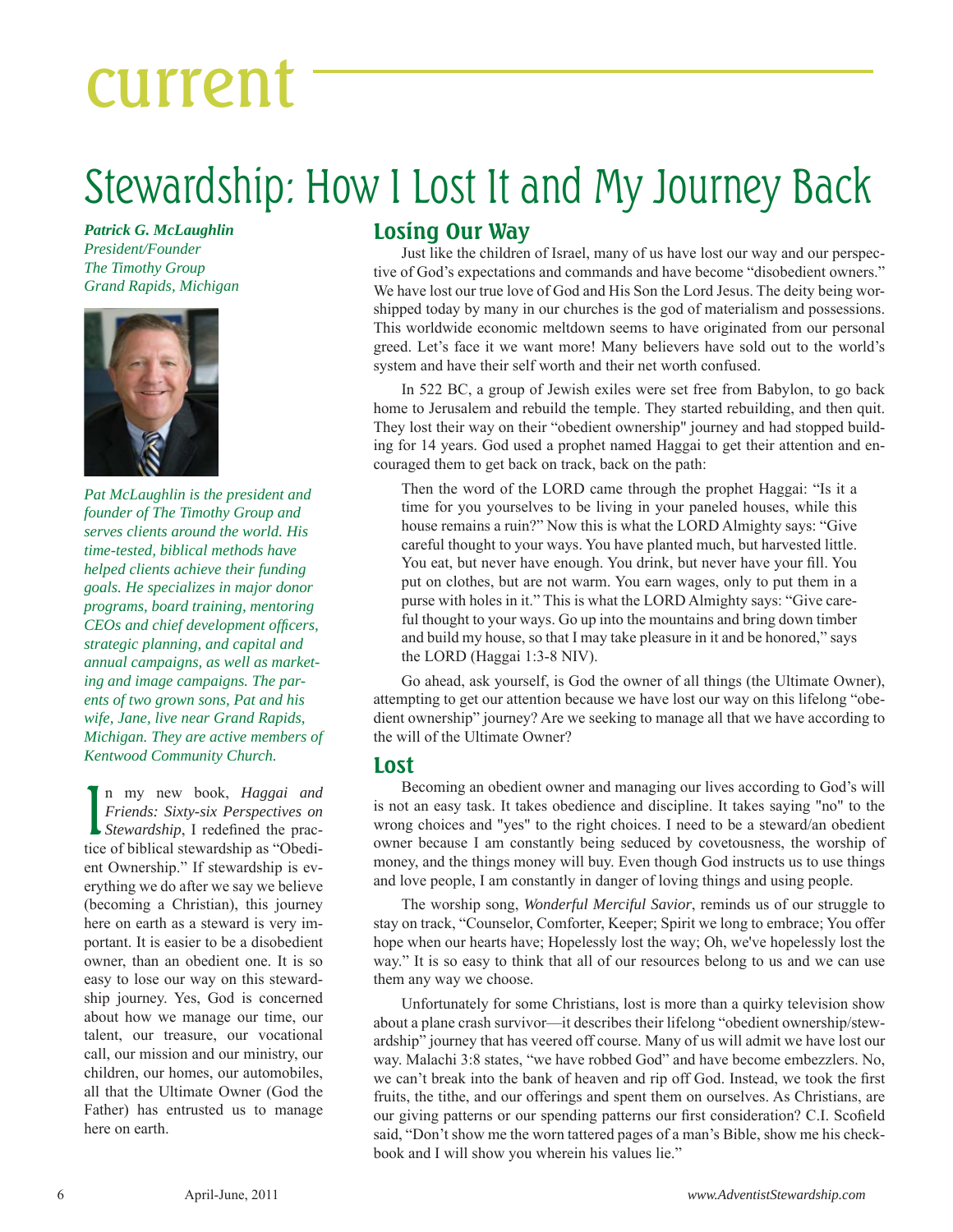#### Can any of us rob God?



#### **Revival**

So I have lost my way and begun to fudge a bit with my generosity, time, and talents. How do I retrace my steps back from being a disobedient steward to living and practicing "obedient ownership?" Honestly evaluate where you are and begin a process of revival and renewal as a biblical steward.

Revival is defined "as bringing someone back to life," "the recovery of life consciousness to full strength," "a desire to foster new, on the old," "a renewal," or a "re-awakening." Are you ready for revival? Are you willing to take on this kind of challenge and growth in your walk with Christ? Becoming an "obedient owner" is not easy—it is rewarding.

#### **The Road Map**

The Scriptures are the unfolding story of God's redemption of humanity. The theme of stewardship can be found in all 66 books of the Bible. Perhaps He knew the challenge we would have with "obedient ownership." The journey began at creation. God created man and woman and our first job description was to "be obedient" and "to steward" the garden. We blew it and we are still blowing it. Money is such an emotionally charged issue. Time can be even more valuable than our checkbook and investment accounts. How we invest our God-given talent in His work here on earth is critical to our spiritual maturity.

Now, perhaps more than ever, the message of the minor prophet Haggai speaks truth into our lives with a clear road map. If you will be "obedient owners/stewards/ servants," I will bless you and turn your turbulent times into thriving blessings. It is the same promise God makes to us today. To obey is better than sacrifice. It is the road to maturity in your walk with the Lord. It is a counter cultural thought process, but stewardship is God's way of making us grow and mature in our faith.

#### **The GPS**

Looking for direction in your life as a steward? It's at your finger tips. You can't find it in *Forbes*, *Fortune*, or *The Wall Street Journal*. The answer is found in God's Word, the Bible. Surprise! The way to get back on course is to acknowledge you need help in this "obedient ownership" journey. There are more verses in the New Testament on stewardship than love and prayer combined. The prophet Haggai challenged Israel to "*consider your ways*" five different times in his short 38 verse book. The GPS will guide you on a trip across town or across the nation. I believe God wants us to consider our ways, our lifestyles, our investments, but most of all—our giving patterns.

#### **Obedient Owners Sign Up Here**

The tithe/the first fruits are not ours to spend on ourselves. Consider a plan often called the 10-10-80 plan. Start with the most important investment a 10% tithe to your church. Obedient owners, it's not an option, it's an imperative. Invest 10% in a savings program and let it grow and learn to live on the 80%. Test God! Take a 90 day tithing/giving challenge. We cannot out give our Gracious Heavenly Father. He is The Ultimate Owner.

He has promised to bless those who will honor Him and His word in this area. Here is your job description for "obedient ownership," "Command them to do good, to be rich in good deeds and be generous ready to share, in this way they will lay up treasure for the coming life which is truly life" (1 Timothy 6:18-19).

Simply stated, love your neighbor (do good), implement the great commission (rich in good deeds) and be a generous giver. This map will get your spiritual maturity journey back on track!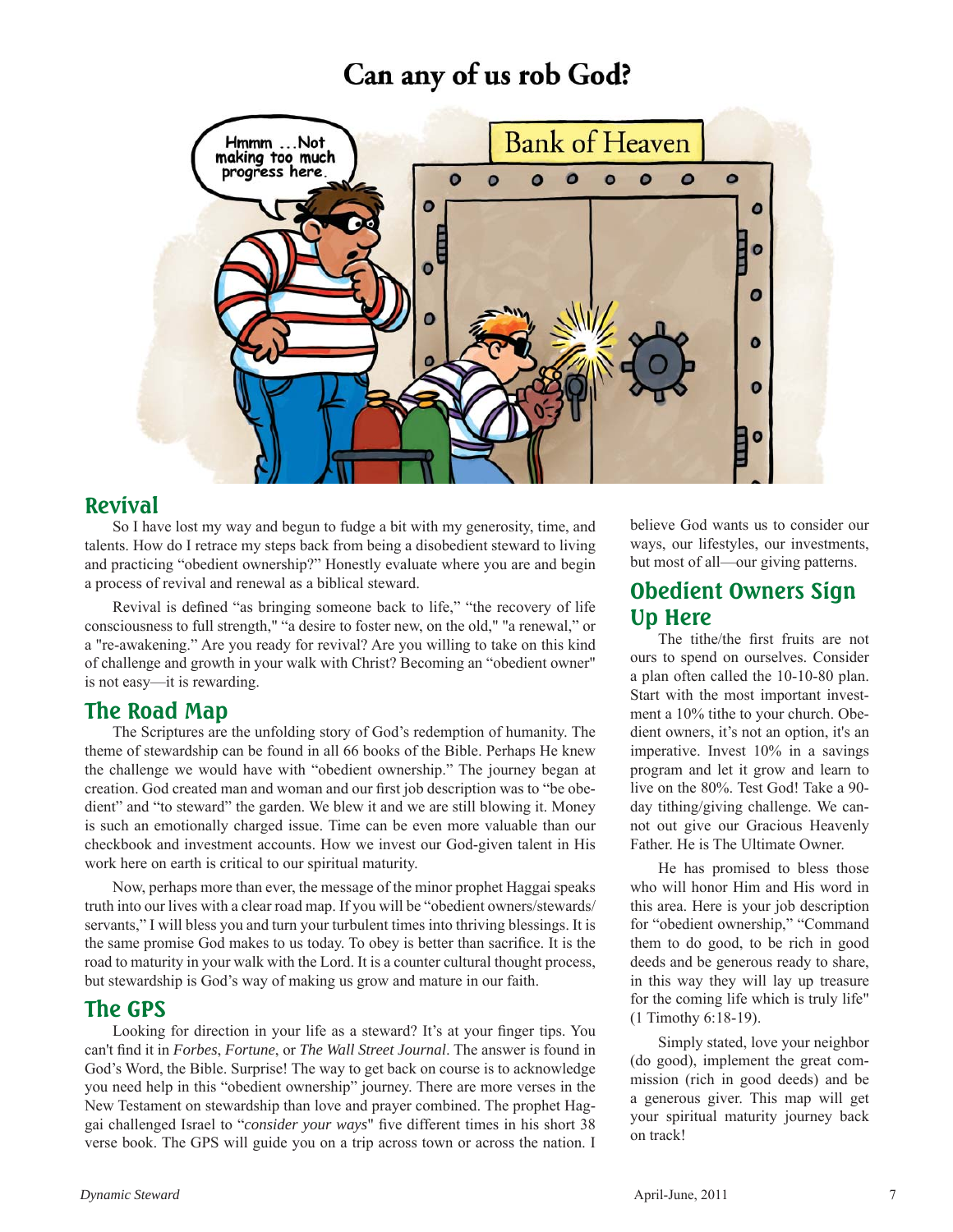# perspective

### Stewardship Revival

*Benjamin D. Schoun General Vice President General Conference of SDA World Headquarters*



*The 2010 General Conference Session held in Atlanta, Georgia, brought change to the presidential leadership team with the appointment of Benjamin D. Schoun as one of the general vice presidents. Ben is a professional consultant in mediation and confl ict resolution. He particularly enjoys church leadership and administration. Ben was president of Adventist World Radio for more than eight years before joining the presidential staff. Ben and his wife, Carol June, are the parents of one adult daughter.*

S the General Conference moves into this new quinquennium (2010-2015),<br>one of the chosen emphases is "revival and reformation." The vision is to<br>intentionally do what we as human beings can to ignite that spark that will<br>h one of the chosen emphases is "revival and reformation." The vision is to Intentionally do what we as human beings can to ignite that spark that will bring us closer to Jesus. We need to pray and study the Bible, for instance, to reverse the statistical trend in our denomination to the contrary.<sup>1</sup> We must continually be vigilant against falling into Laodicean characteristics. We have a sense of the nearness of Jesus' coming. We realize that Jesus might have come before this if His people had been alive to receiving the power of the Holy Spirit and His work had been done.<sup>2</sup> While finishing the work is in the hands of God, He has chosen to work through us. We must have such a relationship with Him that we can work as partners. That involves stewardship.

#### **"Return to Me, and I Will Return to You"**

One of the great revival texts of scripture is Malachi 3:7 (NIV): "Ever since the time of your forefathers you have turned away from my decrees and have not kept them. Return to me, and I will return to you," says the LORD Almighty. "But you ask, 'How are we to return?' " The word "return" is a parallel word to the word "revival." It means coming back to God. In Hebrew the word is shûb. It is a frequently used word in the Old Testament, more than a 1,000 times. One Old Testament scholar has written that "better than any other verb [this one word] combines in itself the two requirements of repentance: to turn from evil and to turn to the good."3 It is often used in a covenant context. "Return" means to repent and come back to God. It also conveys the meaning of the word "reformation," which means repudiation of all sin, and to affirm the total will of God for one's life.

In Malachi 3 the focus that God places on this call for his people to return is in regard to stewardship, specifically the tithe and offerings. Apparently, full revival cannot be achieved without including this matter in our consideration. The Old Testament word for "revival" is hāyâ, coming from the root meaning, life or to live, and in this case to come back to life. Revival is coming back to life in Jesus. The consequences of losing life either spiritually or physically are serious. So God's people are challenged to return to Him to make them alive!

Malachi 3 encompasses more than tithe and offerings. In vss. 2 and 3 there is a comprehensive righteousness referred to. It can be brought about only through the refiner's fire or the launderer's soap. It must cleanse the people from sorcery, adultery, and perjury (vs.5). It must transform them away from defrauding laborers, oppressing widows and fatherless children, and depriving aliens from justice. The people must repent from saying harsh, untrue things about God, from questioning His justice and using material motives in their relationship with Him (vss. 13-15).

True revival means total commitment to our God. It includes trust in His decisions, in His timing, and His providential plans. As we draw closer to Him, positive things will begin to happen in our lives. For example, "The great outpouring of the Spirit of God, which lightens the whole earth with His glory, will not come until we have an enlightened people, that know by experience what it means to be laborers together with God. When we have entire, wholehearted consecration to the service of Christ, God will recognize the fact by an outpouring of His Spirit without measure; but this will not be while the largest portion of the church are not laborers together with God. God cannot pour out His Spirit when selfishness and self-indulgence are so manifest."<sup>4</sup>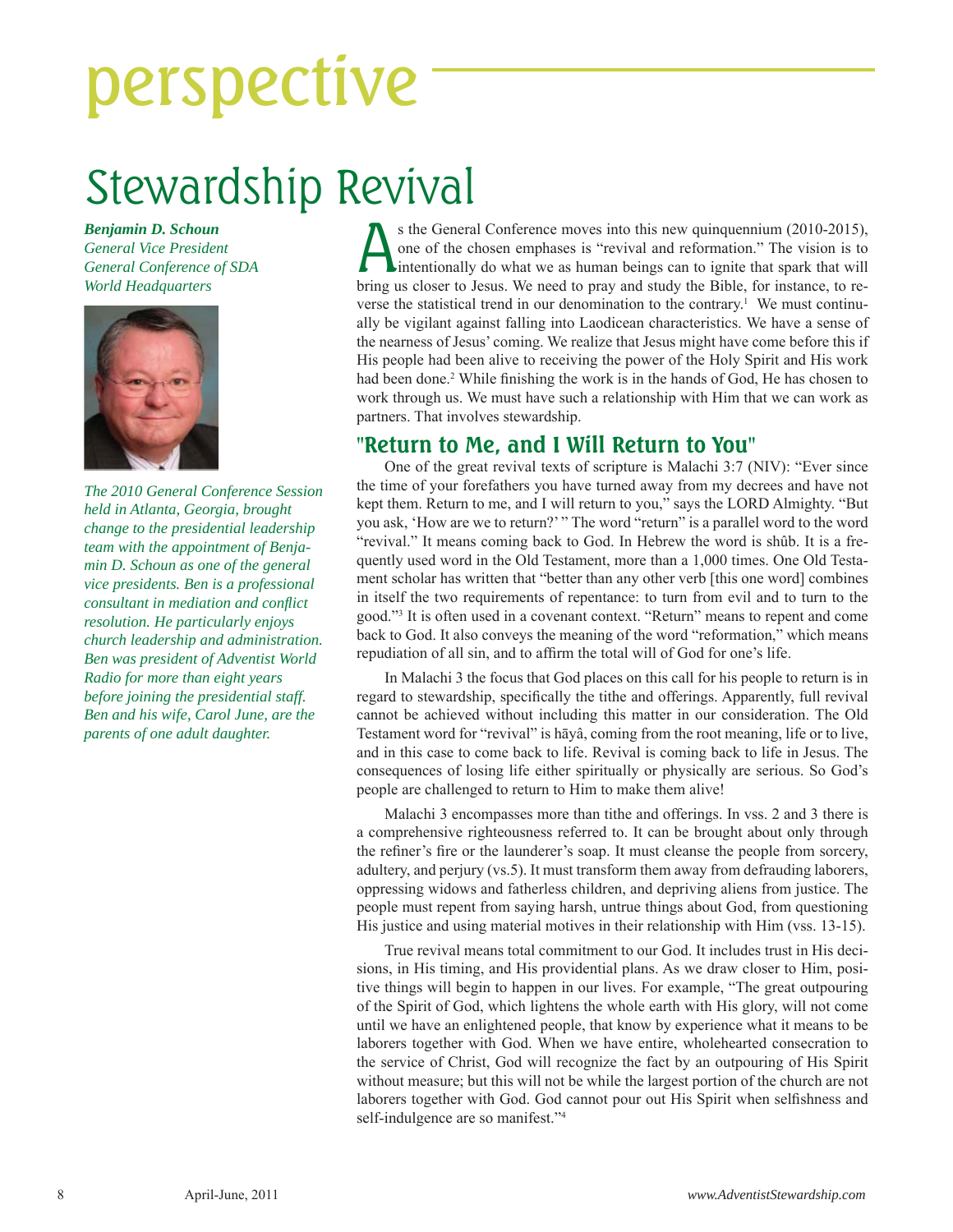

#### **Why Stewardship is Necessary**

Not only is the giving of the Holy Spirit connected to the benevolent use of our resources, but God has planned for our protection that stewardship is necessary for us in the whole plan of salvation. "Our Redeemer, who knew man's danger in regard to covetousness, has provided a safeguard against this dreadful evil. He has arranged the plan of salvation so that it begins and ends in benevolence."<sup>5</sup> Furthermore, "Perfection of character cannot possibly be attained without self-sacrifice."<sup>6</sup>

If we want to come closer to Jesus Christ, "the very act of giving expands the heart of the giver and unites him more fully to the Redeemer of the world."7 Whereas, "nothing saps spirituality from the soul more quickly than to enclose it in selfishness and self-caring."<sup>8</sup>

Somehow there is an organic connection between the working out of our salvation and the principles of stewardship. Not that practicing generosity in any way earns the forgiveness of our sin. That clearly is in the historic act of Jesus Christ on the cross. But the principles of honesty, benevolence, and generosity create an environment whereby Jesus can work His good in our lives. It plants in our hearts the very nature of Christ. It brings us to the place where we want to help others, where we become useful servants of God in accomplishing His plans for the earth. Without the principles of stewardship operating in our lives we are stunted Christians. Christ is limited in what He can do in our hearts and therefore cannot bring us to the fullness of salvation. Such defects in our salvation experience may even cause us to lose that salvation that we desire.

#### **The Joy of Benevolence**

When people practice the principles of stewardship, it changes them. In my experience in fundraising I have often noticed that although people may be hesitant to give a substantial gift, when they do, their lives are filled with joy and peace. A sense of meaning flows into their being. They feel that they have accomplished something significant. And . . . they appear to have a revival event in their lives. They are praising the Lord, thanking us for the opportunity that we brought to them to have a meaningful part of God's work. They become more supportive of mission and ministry. Mutuality develops between them and those of us who use their funds in the outworking of the ministry. A spiritual result follows in the train of their benevolence.

If, as a church, we are together on doing what we can to seek revival, we as stewardship leaders must bring these principles to the attention of the people. It is a matter of education and awareness, encouragement and invitation. Some of our long-experienced leaders have noted that when a good stewardship program is in place, other facets of the work of the church, such as evangelism, revival, and involvement, will also be healthy. There will be less conflict and greater unity. There is something about this phenomenon that we must not miss.

Our task is to creatively and attractively place these spiritual and practical principles before the people with the right balance of theology and just enough specific instruction so they will know the God-revealed practices to follow without our conveying an insensitive and unspiritual grasping of material resources. Then the Holy Spirit will be able to advance even further the work of revival. For "the spirit of liberality is the spirit of heaven."9

1 Institute of Church Ministry, Andrews University, "An Analysis of Strengths, Weaknesses, Opportunities, and Threats of the Seventh-day Adventist Church," Prepared for The General Conference Strategic Planning Committee, October 2007. This research indicates that a rather low percentage of SDA members spend daily time in Bible study and prayer.

2 E. G. White, *Evangelism* (Washington, D.C.: Review and Herald Publishing Association, 1946) 695.

3 R. Laird Harris, ed. *Theological Wordbook of the Old Testament* (Chicago: Moody Press, 1980) s.v. Article 2340 shûb, by Victor P. Hamilton, 2:909.

4 E. G. White, *Counsels on Stewardship*  (Takoma Park: Review and Herald Publishing Association, 1940), 52.

5 E. G. White, *Testimonies for the Church*  (Mountain View, CA: Pacific Press Publishing Association, 1948), 3:548.

6 E. G. White, *Testimonies for the Church*  (Mountain View, CA: Pacific Press Publishing Association, 1948), 9:53.

7 White, *Counsels on Stewardship*, 30.

8 *Ibid*. 27.

9 *Ibid*. 14.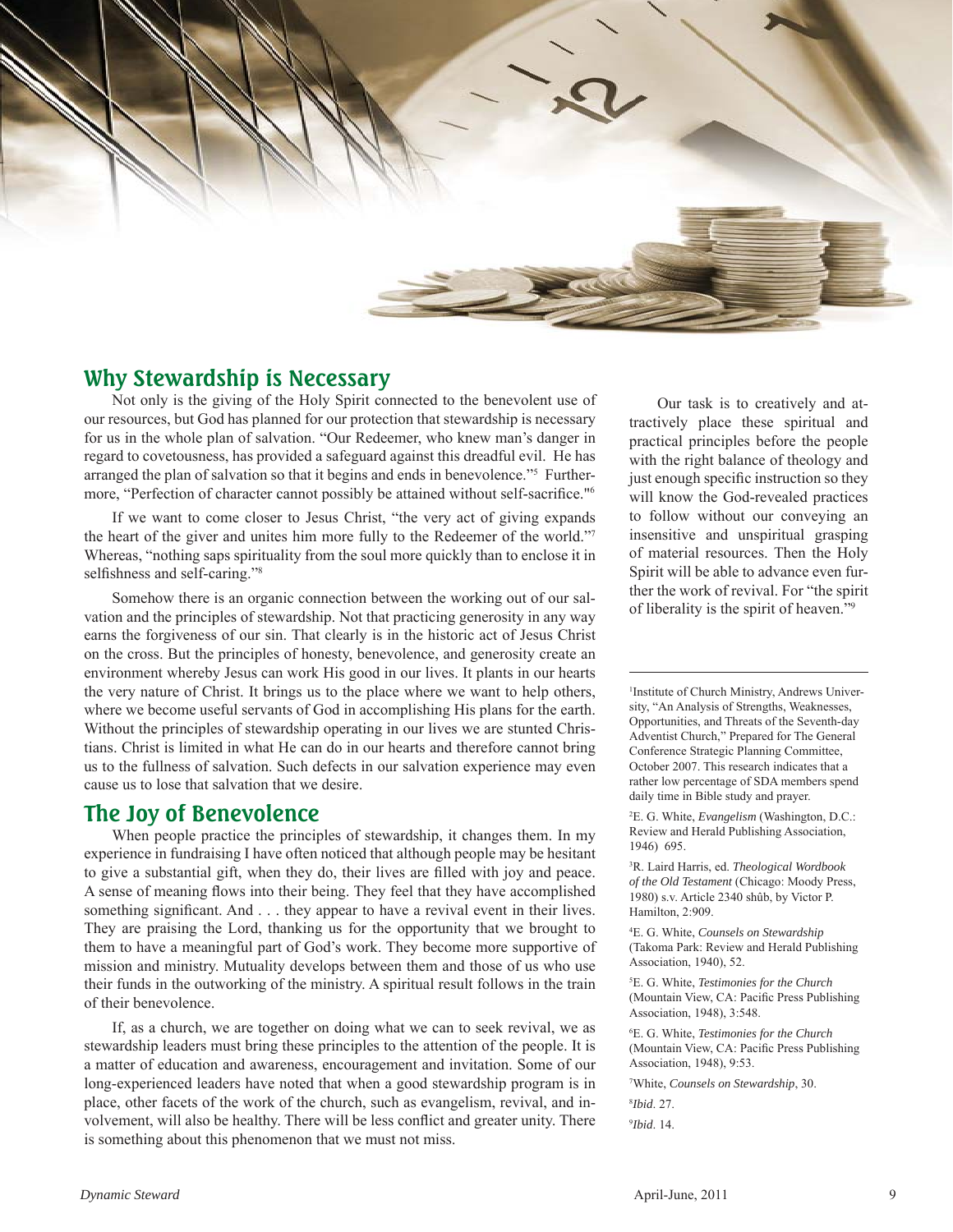# young adult

### A Life of Surrender

#### *Justin McNeilus President Generation of Youth for Christ*



*Justin McNeilus is the president and chairman of the board for GYC and previously served GYC as the vice president for evangelism. He lives in Minnesota with his wife, Stephanie, their two cats, Dale and Karl, and their most recent addition—an English bulldog puppy named Olive. Justin graduated from Southern Adventist University with a degree in business administration and is currently fi nishing a graduate degree in banking. He works in his family's business as a vice president of Sterling State Bank. Justin is driven by a passion to see young people involved in the Seventh-day Adventist Church.*

S I think of this topic, one text immediately comes to mind: "And when he had called the people unto him with his disciples also, he said unto them, whosoever will come after me, let him deny himself, and take up his cross had called the people unto him with his disciples also, he said unto them, and follow me" (Mark 8:34).

#### *Let him deny himself and take up his cross and follow me?*

Exactly, because more than anything else, the Christian life is a life of surrender, of surrender of self in order to give oneself to God and to others. Though, at its core, Christianity is all about what God has done for us in the person of Jesus Christ—"While we were yet sinners, Christ died for us" (Romans 5:8). We must never forget the other part of the Christian life, and that is, what we do for God because of what He has done for us.

Of course, the issue of what we do for God is not salvation by works. To think that our works could add to the cross is the height of hubris, of arrogance; it is even the spirit of the anti-Christ, which claims to add more than what was done in our behalf by Jesus at Calvary. The Creator of the universe, the One who "made all that was made" (John 1:3), came to this earth, took upon our sins, and died for those sins.

What could we ever add to that in terms of salvation?

At the same time, as a response to the salvation that we have been given in Jesus, we have been called to live a new life in Christ, a life centered not on self but on the Lord. Perhaps the text that best describes this is found in the Old Testament:

"He hath shewed thee, O man, what is good; and what doth the LORD require of thee, but to do justly, and to love mercy, and to walk humbly with thy God?" (Micah 6:8).

#### **Revival and Reformation**

As we all know, since the Atlanta General Conference Session in 2010, our church has been called upon to seek out the Holy Spirit so that there can be "Revival and Reformation" in our ranks, one that is so desperately needed. But true revival and true reformation aren't just slogans or platitudes. A revival means a revival in our faith commitment to the Lord and to what He has called us to be and to do. And a reformation means just that, a reforming, a changing in how we live our lives.

And central to how we live is the whole area of stewardship. Yes, stewardship, because as Christians, who have been given so much, we have also been called to be stewards of what we have been given.

Don't miss the key word in the last sentence: "given." Nothing that we have no talent, no possession, no knowledge, no business, no job, nothing is ours. Everything belongs to the God in whom "we live, and move, and have our being" (Acts 17:28), the God "in whose hand is . . . [our] breath" (Daniel 5:23).

A friend who has worked at the General Conference for almost 30 years said something that catches the essence of stewardship.

"I don't own," he said, "the pencil on my desk. I am called to be a steward of it, to use it to God's glory, not my own, and to further God's work, not my own."

Ellen White expressed it like this: "God desires to bring men into direct relation with Himself. In all His dealings with human beings He recognizes the principle of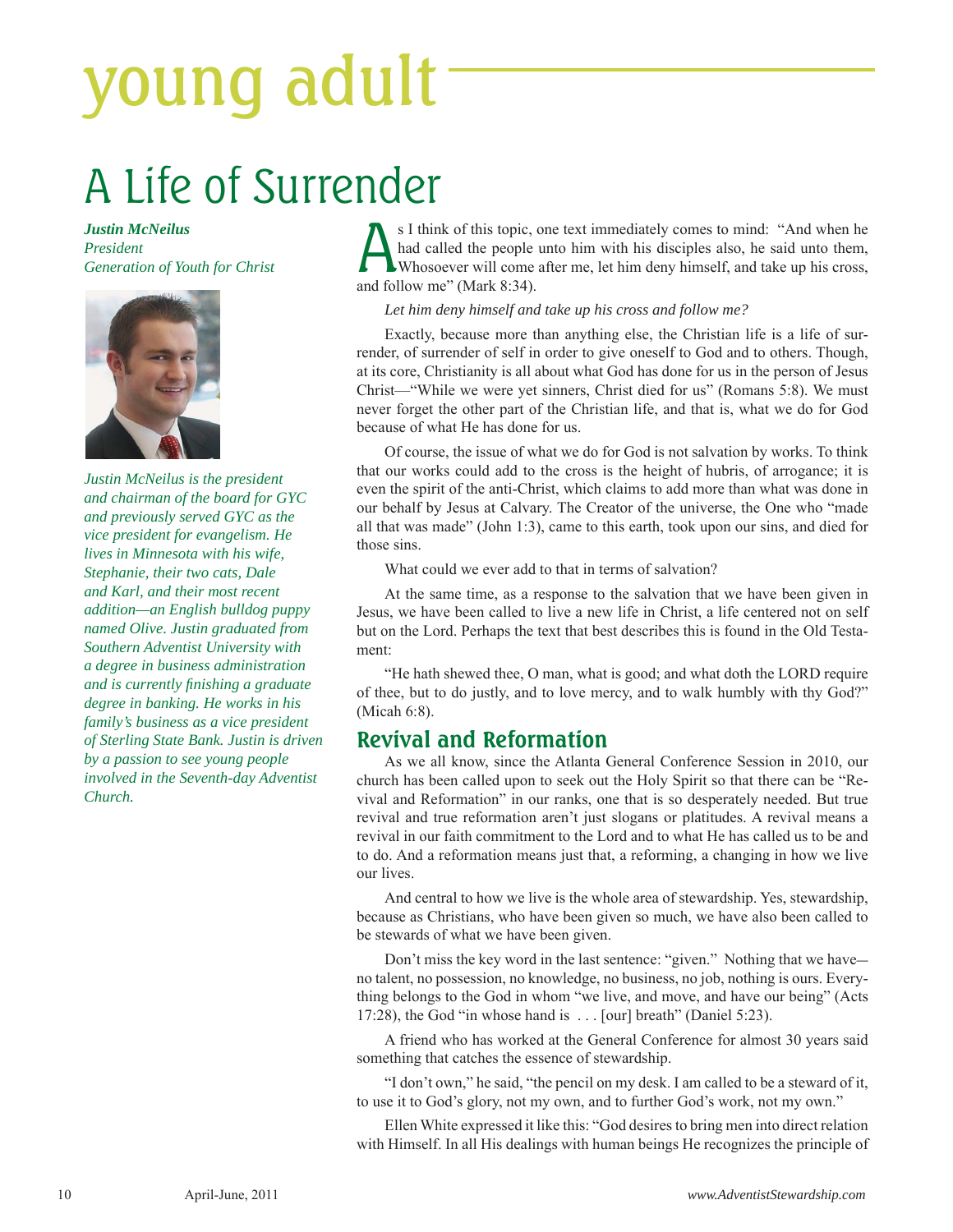personal responsibility. He seeks to encourage a sense of personal dependence and to impress the need of personal guidance. His gifts are committed to men as individuals. Every man has been made a steward of sacred trusts; each is to discharge his trust according to the direction of the Giver . . . " (7T: 176).

#### **The Body**

Right off the bat, we must remember that we are not our own, that we have been "bought with a price" (1 Corinthians 6:20), and I don't need to remind us of what that price was. Thus, all stewardship must begin with our own bodies, with our own flesh and blood. Contrary to ancient pagan philosophies, our bodies are not evil, but in fact good. What's evil is when we, as poor stewards, misuse and abuse them in ways that go against the truths that God has revealed to us.

Revival and reformation cannot be a corporate experience until it becomes an individual one—one that starts with us, and what's more personal than our own bodies? We are not called to be health fanatics; we are called to be good stewards of the wonderful gifts we have been given in health. We need to take care of our bodies, and they will take care of us, and allow us to do more for God and for others.

#### **Our Special Talents**

Just as each of us are unique, each has unique gifts. Even if we are talented in the same area, our manifestations of those talents are distinct. Whatever our gifts are, it is so easy to use them only for ourselves. Good stewardship means, however, that we make sure that these gifts aren't selfishly exploited. Imagine the blessings we could be to our church and community were we to carefully and prayerfully, under the a heart submitted to the guidance of Holy Spirit, devote ourselves, especially during this call to revival and reformation, to making sure that our special gifts were being used to bless others. If you really want to be reminded how important this is, read again Matthew 25:14-30. God takes seriously how we use the gifts He has given us. We would be very foolish to do anything but take them seriously as well.

#### **Time**

As one of the most famous texts in the Bible goes: "To every thing there is a season, and a time to every purpose under the heaven" (Ecclesiastes 3:1). In many ways, time is our most precious commodity. None of us knows how much time we have; we all know, however, that it is finite and constantly diminishing.

How crucial then that we be good stewards of our time; that is, we take a close look at what we do with the time we have and ask ourselves: Is my time being used selfishly, or for the glory of God and for the benefit of others? The gift of the Sabbath, for all the other truth that it contains, shows in a general sense that God cares



about how we use our time. Now, especially, as we are called to revival and reformation, we need to make sure that our priorities in life are straight. And how we use our time truly reveals what priorities are.

#### **Possessions**

We all know the old saying, "Put your money where your mouth is." However trite, it is powerfully true. It is easy to go to church on Sabbath, utter platitudes about faith and salvation, and maybe even thrown a few dollars in the collection plate once in a while.

But, in the end, if we truly believe in what we profess, faithfulness in tithes and offerings and others gifts reveals it. Though stewardship of our possessions is more than tithes and offerings, it is nothing without at least that. To take, right out of the gate, 10 percent of what you earn (what you have been given of God) and return it to Him is an act of faith, an act that, when neglected, not only reveals a lack of faith but that will, over time, weaken it more.

God doesn't need us to give of our possessions; we need to do it for ourselves. It is for our good, because each act of giving is an act of faith. And we need all the faith we can get, because only through faith will the Lord be able to work in us the changes so desperately needed to bring about a revival and reformation.

#### **Conclusion**

Though our church's cry for revival and reformation is a corporate one, one that is calling our whole church to renew its commitment to our Lord and to the message He has given us, nothing will happen until something happens in each of us, individually. We each, as individuals—regardless of what anyone else does or does not do—have to make the choice to surrender to the Lord, to be open to His Holy Spirit, and to act upon His leading in our life.

And, central to it all is stewardship, what we do with all the gifts that we have been given.

Remember, *"given."*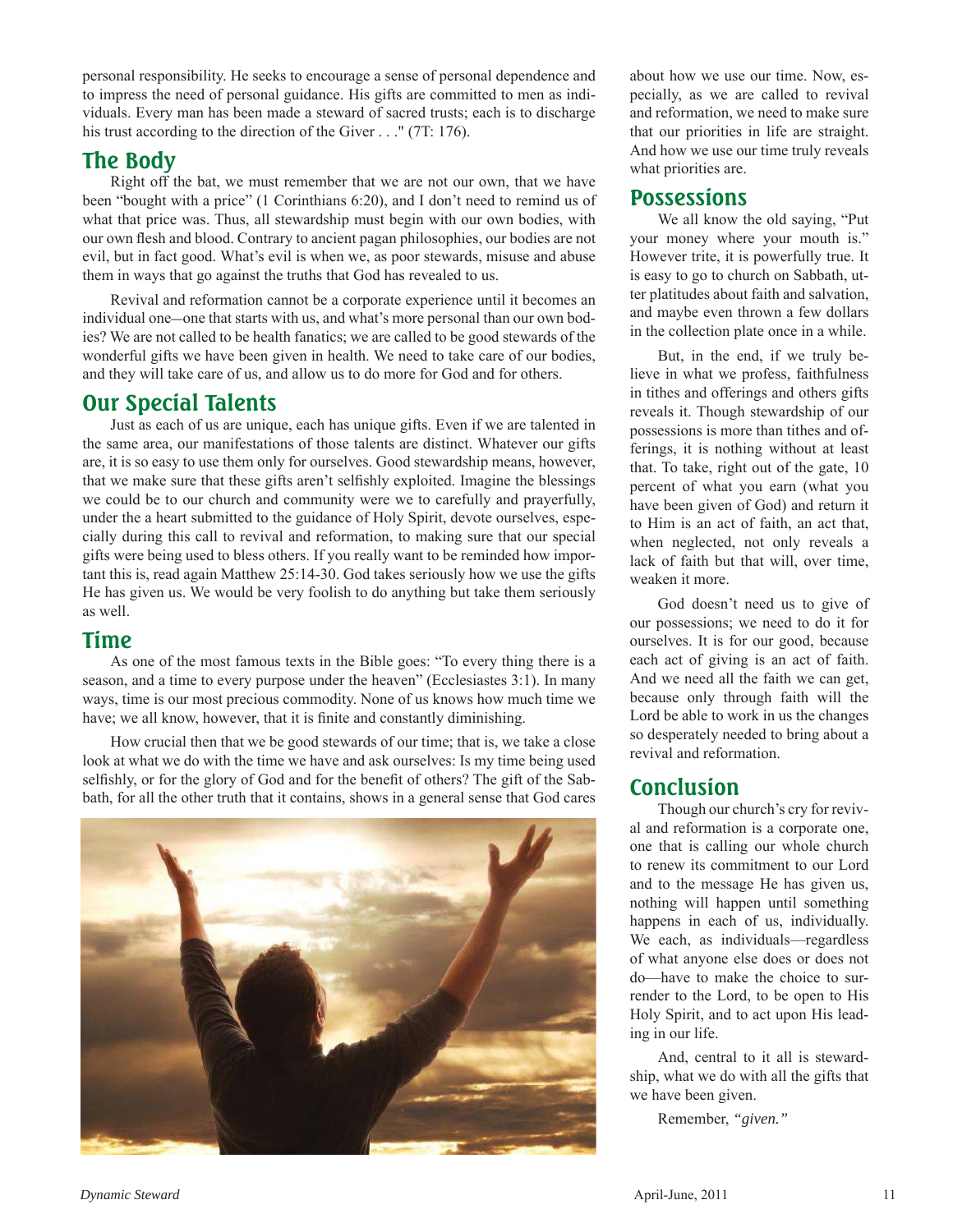# reflection

### Practicing Nehemiah's Prayer Process

I have been involved in church planting since 1972. After starting a church that became very successful, I left the home base to help start a sister church in the Park Cities area of Dallas. A group of us felt confident th have been involved in church planting since 1972. After starting a church that became very successful, I left the home base to help start a sister church in the witness in this part of the city. We soon discovered, however, that we were faced with what seemed to be an impossible task. Property values were out of sight. The property that was available was scarce and included small plots that were not large enough for a church. The depth of the problem is reflected in the fact that no one had constructed a church building in this part of Dallas for nearly twenty-five years.

We looked and prayed for months—in the meantime meeting on Sunday evenings in a rented facility. To be perfectly honest, many of us were getting very discouraged. We felt we might need to give up and go back to the home-base church. We had already learned from other experiences in starting several other sister churches that it was very difficult to maintain a ministry in our culture without a permanent facility—particularly in this area of the country.

While I was trying to come to grips with reality, the Holy Spirit directed me to Nehemiah's prayer process. I can remember vividly how I identified with Nehemiah's helpless feelings. From a human point of view, I saw no solution. I also began to wonder how long our small group of people would be willing to participate in a ministry that seemed to be faltering because of our rather dead-end search for property. We were *all* getting restless. Furthermore, even if we "found" some property, how could we pay for it?

The more I studied what Nehemiah did—and how he did it—the more convinced I became that I should share his prayer process with our little church body. As I reflect back, I now know that the Lord gave me faith at that moment in my life to believe that Nehemiah's approach to prayer would also work for us. Consequently, I outlined Nehemiah's experience. I then led the church body through the same steps taken by this Old Testament leader. The difference, of course, is that it wasn't just my personal prayers but our prayers together as a group of believers.

#### **Using the Prayer Process**

*1. We acknowledged God's greatness with the use of Scripture, hymns, and prayers*. As we worshiped the Lord in this way; we let Him know that we knew and believed that He could find us a piece of property and/or a permanent facility even though it seemed to be a human impossibility. If He could resolve Nehemiah's predicament, we told the Lord that we believed He could solve ours.

*2. We reminded God of His promises to us.* I asked various members of the body to openly share scriptural statements with the Lord. Vividly; I remember that one person shared Jesus' own words that are recorded by Matthew in his Gospel— "Ask, and it shall be given to you; seek, and you shall find; knock, and it shall be opened to you. For everyone who asks receives, and he who seeks finds, and to him who knocks it shall be opened" (Matthew 7:7-8).

*3. We confessed our sins to God.* Here again, we used scriptural statements. We also shared in our own words our human failures. We confessed our lack of faith. We claimed forgiveness based upon John's wonderful promise in 1 John 1:9.

*4. We were very specifi c in our prayers*. At this point in the process, we asked God to lead us to people who could help us—both Christians and non-Christians. We reminded the Lord that if He could use Artaxerxes, we believed that there were people in Dallas who could help us if God moved on their hearts and gave us opportunity to make our needs known.

We also asked for miraculous financial resources, for ours were very limited. We were a small group of people, and no one among us was considered wealthy. We hardly had enough income to pay the rent on our facility from week to week and to take care of some part-time salaries. We were praying for a miracle!

#### **The Miracle Happened**

God answered our prayers in ways that were far beyond what we imagined. We were overwhelmed with His grace. Please understand that it didn't happen all at once. We also faced one difficult barrier after another. But over a period of time, God unfolded a plan that was absolutely supernatural.

#### *Nehemiah's Prayer Process*

- Pray out of a heart of deep concern.
- Make prayer a priority over other needs.
- Pray persistently.
- Recognize that God is great and awesome.
- Remind God of His promises to us.
- Acknowledge our unworthiness and sinfulness, our human weaknesses and failings.
- Be specific in our prayers if we want to get specific answers.

Used by permission. Excerpt taken from *Nehemiah: Becoming a Disciplined Leader* by Gene A. Getz **©** 1995 B&H Publishing Group.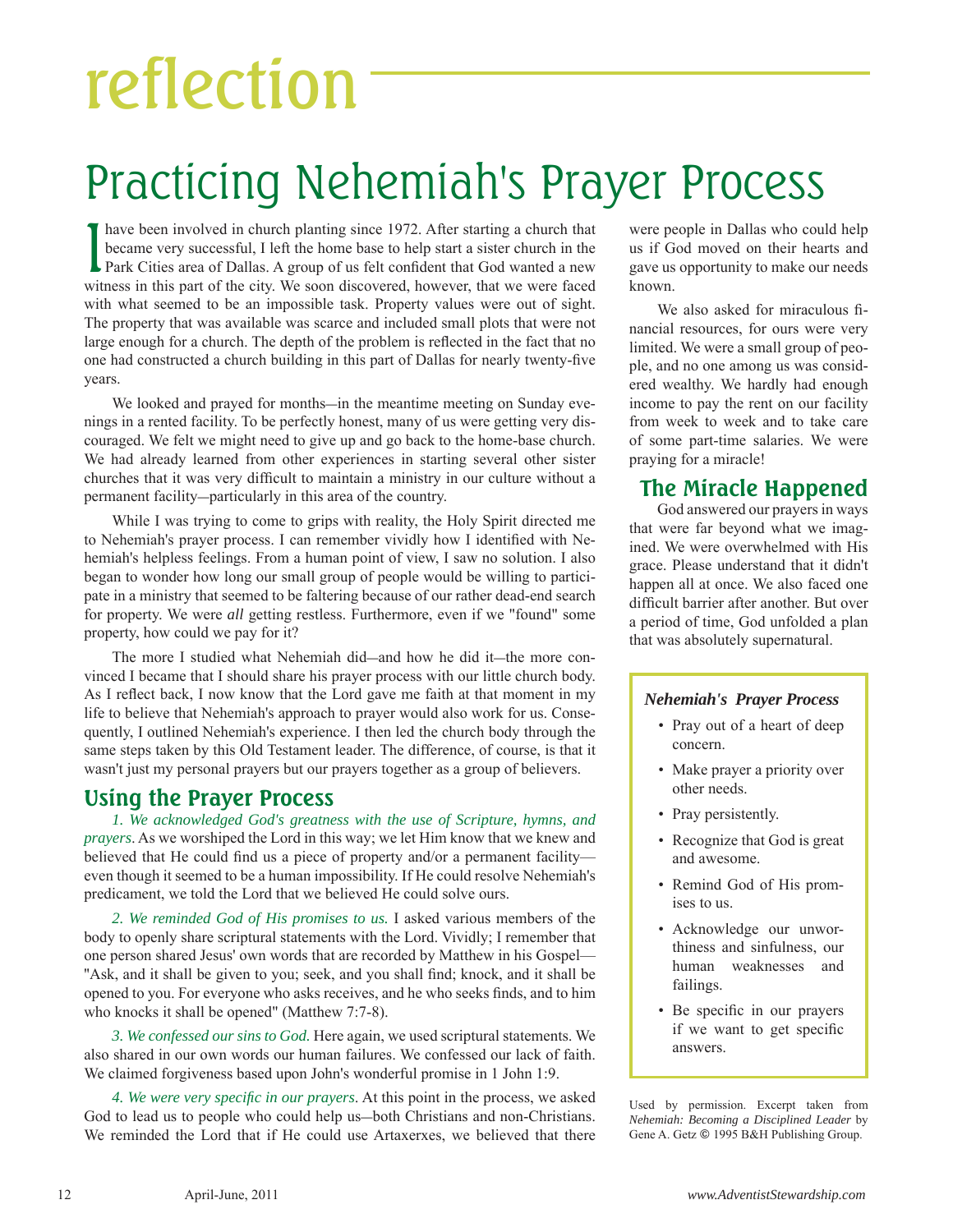# reflection

### What Shall I Render?

*Sonia Paul, Director Career Development & Testing Oakwood University Huntsville, Alabama*



S a young girl growing up in a<br>Caribbean culture, I was taught<br>to always give God my best. Caribbean culture, I was taught to always give God my best. Best as defined by my Christian mother required a special dress and shoes that were exclusively Sabbath attire only. Additionally, my Sabbath School lesson was to be studied daily. And it didn't end there, for I was not permitted to leave food on my plate, as an expression of gratitude for God's provision. I was encouraged to "let others know about Jesus" whenever the opportunity presented itself. In retrospect, these memories remind me of how specific and intentional my training in spiritual responsibility was.

Despite my mother's best efforts, I have since learned that God wants us to rend our hearts, and not our garments. As such, greater accountability is required of those who claim God's promises to be the provider of every good gift. Likewise, "to whom much is given, much is required." Each week during the worship service, we are challenged with the question from Malachi 3:8: *"Will a man rob God?"* Perhaps a visitor hearing this verse might be aghast and ponder, who would rob God? How absurd! Absurd? Maybe. Nevertheless, we congregants, with the passion and haste of Peter would exclaim, "Oh, no Lord, I would never...."

In defense of the well meaning "Peters," I don't believe people openly plan to "rob God;" but, our overall posture as stewards (or the lack thereof), paints a very incriminating picture. This causes me to ponder, *"Will a man rob God?"* With thunderous retort God responds, "Yet, ye have robbed me, even this whole nation."

And we say, but *"Lord, wherein have we robbed thee?"*

#### **TIME**

Have you considered your time? You spend no time in personal devotion, but are excessively overburdened with the duties of your life. Then when you fall behind and are running late, time with God is the first appointment to be dropped or cancelled. Read Psalm 5:3.

But ye say, *"Wherein have we robbed thee?*

#### **TALENTS**

You fail to utilize your talents. Gifts specifically designed for you. Instead you "sit" on them week after week. In business, the law of economics dictates no investment—no returns! However, God promises the benefit of increased talents according to our faith. Read Psalm 90:17.

"But ye say, *"Wherein have we robbed thee?"*

#### **SERVICE**

God's kingdom is robbed of souls, every time we fail to witness. Our preoccupation with reaching in far exceeds the pursuit of opportunities of reaching out to suffering humanity. Read Luke 17:10.

"But ye say, *"Wherein have we robbed thee?"*

#### **HEALTH**

Violation of the health laws by poorly caring for our body temple is a major form of robbery. Failure to care for our body temple results in (to borrow a medical term) "failure to thrive" or in layman's term "failure to spiritually develop." God's clarity on this subject is affirmed by the servant of the Lord, as she emphatically states, "The spirit of God cannot come to our help and assist us in perfecting Christian characters, while we indulge our appetites to the injury of health" CD:57.

"But ye say, *"Wherein have we robbed thee?"*

#### **GIVING**

In tithes and offering. You see, many of us place God on a lay-away plan. You know how it works—you pay a small amount this week and pledge to pay the balance in subsequent installments. Then we spend the rest of the year playing catch up. God does not take IOU's for he has already instructed us on this principle. And he certainly does not need our tips, because He "owns the cattle on a thousand hills." However, what he does want from us is our loyalty and obedience. He wants us to give our "all." Inclusive is our commitment of time, talents, body temple, service and specifically our tithes and offering.

Are you robbing God? Can God trust you to be a good steward of all your spiritual endowments? If you are desirous of a balanced life in God, then commit with me today to pursue stewardship revival in gratitude of His marvelous grace. Read Malachi 3:10.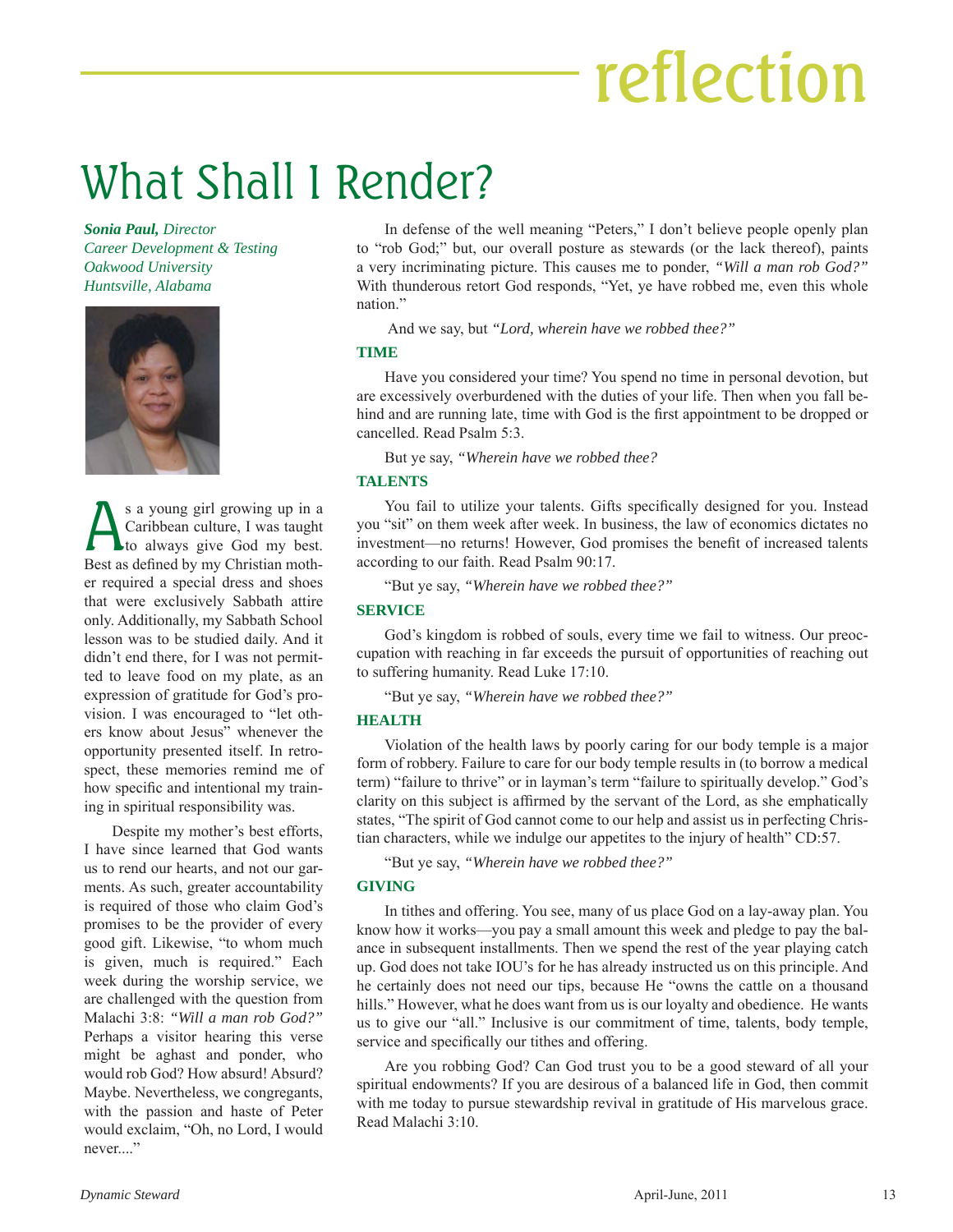### sermon

### Every Man's Life a Plan of God

T hat is one of the most thrilling thoughts that has ever come to me—every man's life, everybody's life, a plan of God! If this is really so, it changes our outlook on everything it makes life worth living.

Does God have a plan for every life? Does He have a blueprint, as it were, for everyone of us? Friends, I believe He has (Mark 13:34).

The reason why so many of our lives are unsatisfactory to us is that we do not follow God's plan for our lives. We have so much heart hunger, so much frustration, so much sadness. Why? One reason is that so many of us either neglect or reject God's plan for us.

#### **Biblical Examples**

Look at the prophets and apostles of the Bible. There was Jeremiah—he was a humble, unknown priest, very retiring in his nature; but the word of the Lord came to him and he was plainly told that before he was born God had planned his life (Jeremiah 1:5).

Moses' life was a plan of God. He tried to change God's plan, but finally when he made his full surrender, God's plan worked out for him.

The apostle Paul's life was planned by God, but Paul had other plans. He was a member of the Sanhedrin and a great opposer of God. But contrary to all his dreams, his ideas, and plans, when he surrendered his life to Christ, he had a new vision; and after a long life of service, he stood before a great king (Acts 26:19).

And there was the apostle Peter. God had a plan for his life also. Peter certainly made a great failure at first. But, later on, a great change came and he submitted to God's plan (John 21:18, 19).

We are all stewards of God, but how many are failing to act that way! God has given "to every man his work, the work for which his capabilities adapt him, the work which will result in the greatest good to himself and to his fellow men, and in the greatest honor to God. Thus our business, our work, our calling, is a part of God's great plan; and so as it is conducted in accordance with His will, He Himself is responsible for the results (1 Corinthians 3:9).

#### **A Plan for Everyone**

What about God's plan for our lives? Have we tried to find out what it is? Have we been willing to follow it as God has led us step by step? Remember, we are responsible for all the talents God has loaned to us (1 Corinthians 12:8-11).

It is said that Michelangelo, the famous Italian sculptor, once stood staring straight ahead at a great block of marble. A friend approached and asked him what he was looking at. "An angel," he said. He saw what the mallet, the chisel, and patient skill could do with that rejected stone. He set to work and produced a masterpiece.

So God sees possibilities in every human heart that is dedicated to Him. He sees how beautiful the life will be if His plan is carried out. Your work may be in one place, mine in another, but "to every man his work."

When Gideon with his three hundred men won that tremendous victory over thousands of enemies, "Every man in his place" was his motto. Every man had a task assigned to him, and everything depended upon each man's being loyal and true in his place.

When Nehemiah was rebuilding the walls of Jerusalem, every man was to build a part of the wall next to his own house (Nehemiah 3). Verse after verse, verse after verse, telling us about folks who did the work right where they were.

#### **Accepting God's Plan**

How many of us will volunteer today to accept God's plan? How many will say: "I am willing, Lord, to follow in Thy way wherever it may lead. Whatever Thy plan for my life may be, show it to me step by step. I do not ask to see the full plan to the end of the journey. Let me see it each day as duty comes, as opportunity comes, as privilege comes." May God help each one of us to make that kind of consecration!

God is willing to reveal His plan for us, but there are two requirements if we would know what it is. First, there must be the sympathy of trust; and, secondly, the faithfulness of obedience. There must be sympathetic trust or we shall never have spiritual insight. God reveals Himself to the trustful, loving heart, and He makes His ways clear to those who obey Him.

Each of us, then has his work; and how important are those individual peculiarities which God has given to each of us for the accomplishment of that task! Our service to God is not a by-product of life; it is life itself. So, working and watching, happy will be the servant whom the Lord shall find so doing; that is, doing the work that is in God's plan for him, not merely idly looking for Christ, but doing His will here and now, knowing that every man's life is a plan of God.

#### *Adapted from Every Man's Life a Plan of God in Thirty Sermons by H. M. S. Richards, copyright Voice of Prophecy.*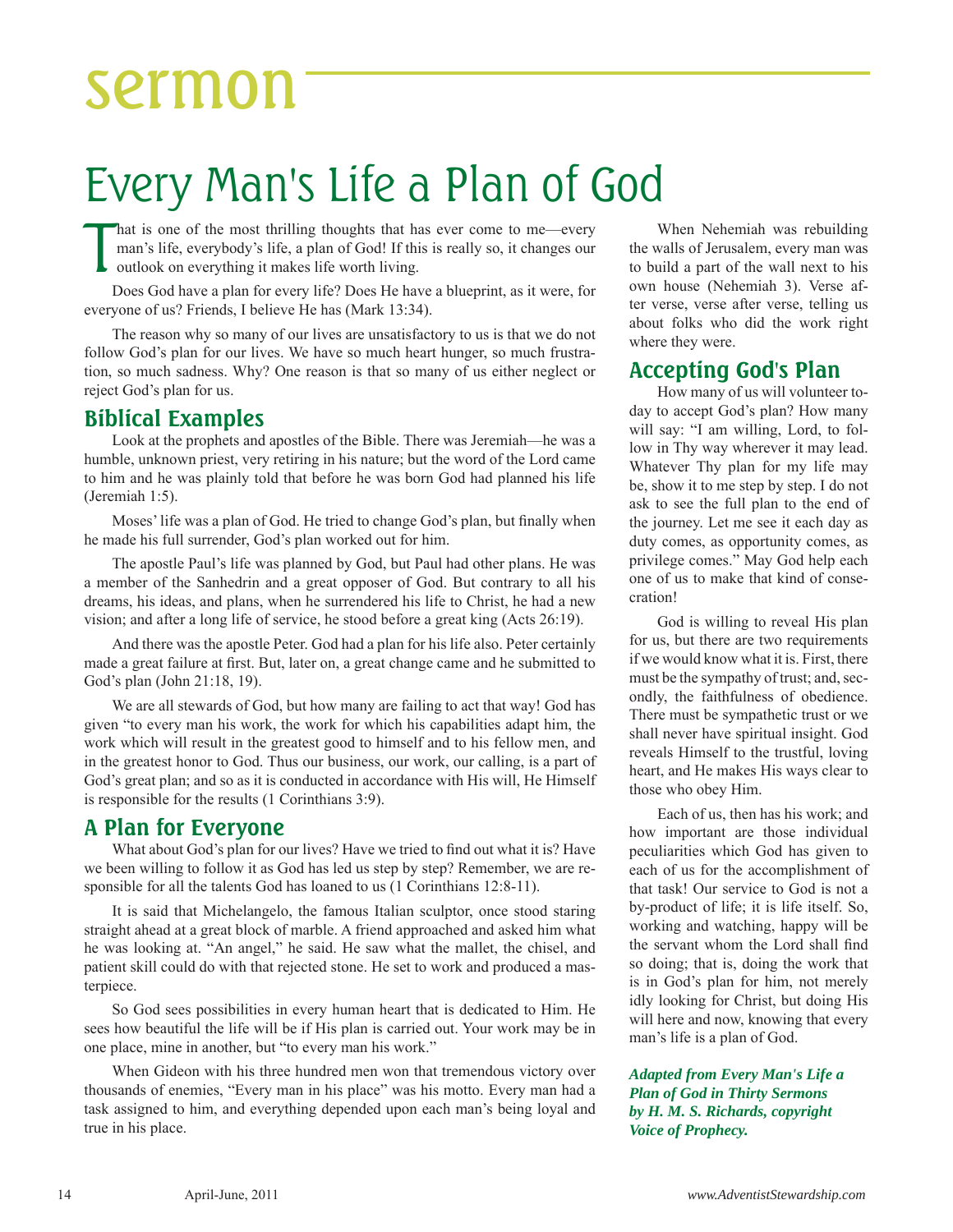### sermon

### Disinterested Benevolence

Interested—a strange word, an intriguing one. The word immediately raises these questions, "Am I to have no interest in the objectives to which I contribute? Am I to throw my money to the winds, as it were, not caring when raises these questions, "Am I to have no interest in the objectives to which I contribute? Am I to throw my money to the winds, as it were, not caring where, when, or how it is used?"

On the contrary, disinterested benevolence will increase the interest of the giver in the projects to which he contributes because it will free him from the selfish human frailties which so often stifle generous giving.

The dictionary defines the term this way, "not influenced by personal interest or selfish motives." The key word is influenced. The reason why disinterested benevolence is "very rare" in the world today is that personal interest and selfish motives form the basis for most giving; and personal interest and selfish motives are subject to human frailties and faults.

#### **A Story Told**

A lady resigned from a school board because of an official action which was not to her liking. It is immaterial whether the decision was right or wrong or whether she took the right or wrong action in resigning. What is important is the act which accompanied it. To quote her words:

"And I quit paying my pledge to the school too!" This is the amazing byproduct of the influence of personal feelings in giving.

Without doubt she made this pledge believing that Christian education is important, and with the desire to see some worthy boy or girl benefit from this Christcentered schooling. But just as soon as her feelings were hurt she not only refused to have anything to do with the school, but quit paying her commitment as well.

Did her decision make Christian education any less important? Did the unfortunate boy or girl need less support now than previously? No. This act hurt a number of people. It worked a hardship on the student who had been benefiting from her generous gift each month. It hurt the school which was having a difficult time making its income cover the costs; but more importantly, it hurt the well-meaning lady most of all.

Soon she lost interest in the position she held in the church and was on the verge of resigning. She found herself toying with the idea of staying home from church. The bitterness in her heart was nourishing a cancer in her soul.

#### **The "I" Syndrome**

The road of "giving to things" instead of "giving to God" has many detours. So many church building programs have been weakened or stifled because "they didn't build it the way I wanted it!" "I won't give if brother you-know-who is on the building committee!" "If they put the church on that lot, I won't put in a dime!" "I don't want anyone telling me what I have to give!" There are too many I's in giving to things too much self-interest.

The adversary is a clever one! He will use any method to keep people from giving, or to get them to stop giving. He isn't particular so long as the weeds of selfishness he sows in each heart will flourish and bear the fruits of bitterness, disunity, and self-interest.

#### **True Benevolence**

Disinterested benevolence stems from a genuine love for God and His gift to humanity. It is not affected by circumstances. It is not subject to the wise or unwise use of the funds given or by the success or failure of the project. Disinterested benevolence permits the donor to give willingly to a project with which he is not totally in accord.

It allows one to give to an activity which may not be operating entirely to the donor's personal satisfaction. In brief, it never allows personal feelings to stifle or diminish the gift. This is giving to God not giving to things.

Jesus is the perfect example. "His life was without selfish interest, but ever marked with disinterested benevolence." EW:269.

Every gift should be measured by the unfathomable Gift of heaven. The greatest offering one could make would then appear as nothing in comparison. This is the key to disinterested benevolence. One must consider the object to which he gives of far more importance than the gift.

"How vain the endeavor to measure with mathematical rules, time, money, and love against a love and sacrifice that is measureless and incomputable!" T4:119.

If the Christian can catch a glimpse of God's love then self-interest and selfish motives will disappear, lost in awe and the wonder of it all. Giving would be to Him not to things. This is disinterested benevolence the object of the gift being of infinitely more value than the gift.

*M. G. Taylor Jr., Pastor New Life SDA Church Gaithersburg, Maryland*